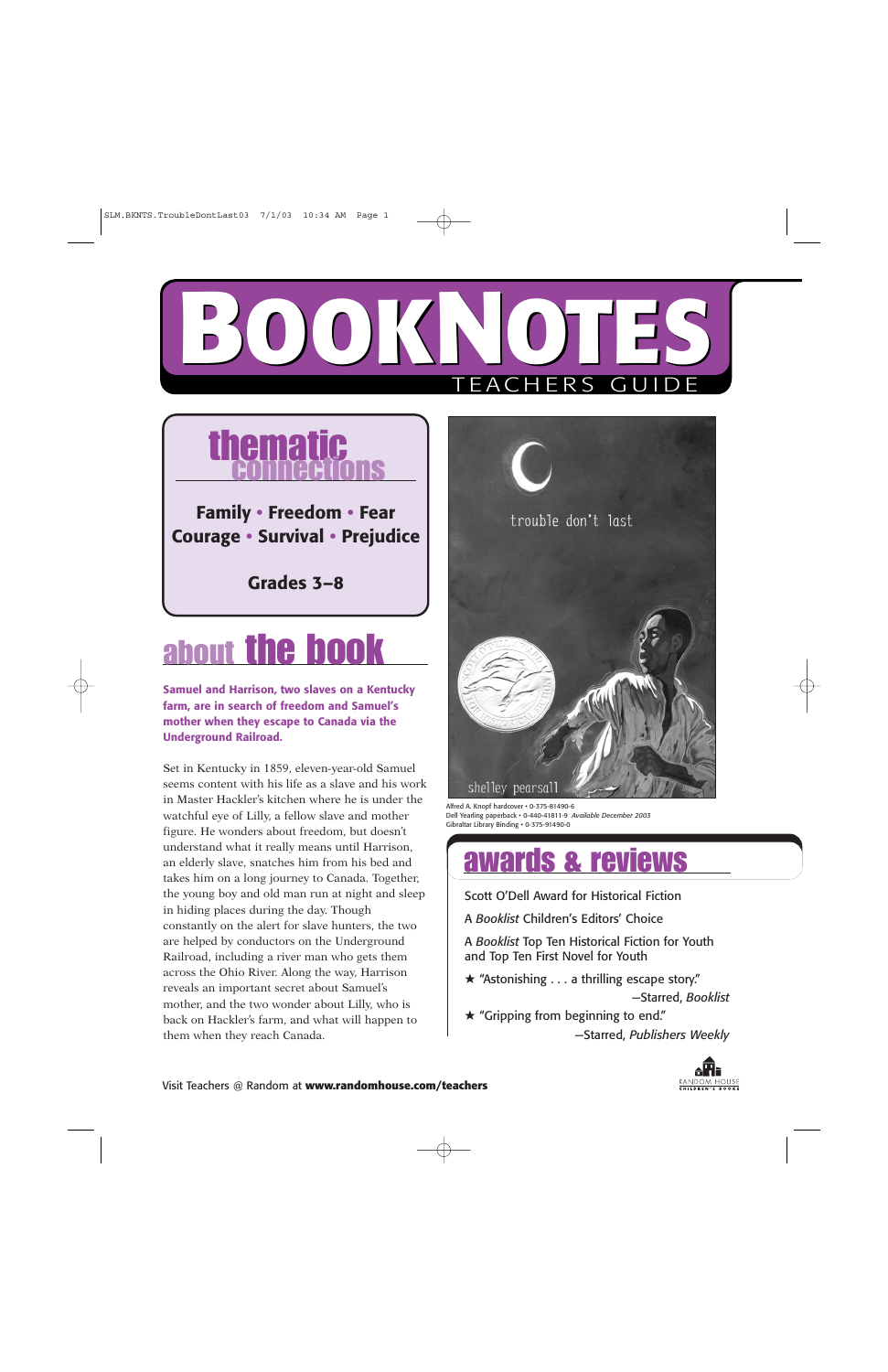# pre-reading<br>**activity**

*"I had reasoned dis out in my mind; There was one of two things I had a right to, liberty or death; If I could not have one, I would have de oder." —Harriet Tubman*

**Ask students to research the Underground Railroad and Harriet Tubman's work to make the railroad a success. Then ask them to write a brief essay that interprets the above quote.** 

# vocabula

Ask students to make a list of unfamiliar words and try to define them taking clues from the context of the story. Such words may include: *spindles* (p. 8), *commotion* (p. 16), *pinprick* (p. 68), *delirium* (p. 70), *harrow* (p. 77), *cravat* (p. 122), *humanity* (p. 123), *benevolence* (p. 123), and *constable* (p. 223).

# thematic connections

QUESTIONS FOR GROUP DISCUSSION

**Family**—Slaves were often separated from their real families, but they worked to create a traditional family structure. Who is Samuel's family? How is Samuel's relationship with Lilly different from his relationship with Harrison? Why is Samuel so worried about Lilly when he and Harrison are on the run? Describe Samuel's feelings when Harrison gives him the gray yarn that belonged to his mother. How do you know that Harrison planned to someday tell Samuel the truth about his mother?

**Freedom**—Discuss how the River Jordan metaphor relates to freedom. (pp. 55–56) Harrison had run away once before, but was caught, beaten, and returned to Master Hackler. Ask the class to discuss why Harrison is so willing to run away again, especially knowing the consequences of being caught. At what point does Samuel know that Harrison is planning to take him and escape? What is Samuel's idea of freedom? Discuss whether Harrison is looking for freedom for himself, or primarily for Samuel.

**Fear**—Samuel says, "Truth is, even the thought of going straight to hell didn't scare me as much as the thought of running away." (p. 21) Discuss why Samuel goes with Harrison when he is so frightened by the thoughts of running away. Trace Samuel's fears throughout the novel. How does Harrison help Samuel with his fears? At what point does Samuel begin to handle his fears? Ask students to name the characters in the novel who appear fearless.

**Courage**—Discuss how courage is related to fear. Ask students to debate Samuel's most courageous moment. There are people all along the way that help Samuel and Harrison. How does it take courage for these people to serve as guides on the Underground Railroad?

**Survival**—Engage the class in a discussion about the survival techniques used by runaway slaves like Samuel and Harrison. How does the river man help Samuel develop survival skills? Explain the following warning from the river man: "Haste will always be your undoing. You wait and look for their weakness. Then you plan a way out." (p. 92)

**Prejudice**—The Widow Taylor hides Samuel and Harrison in her cellar, but she won't touch the coins their hands had touched. How is this an act of prejudice? Discuss what Harrison means when he tells Samuel, "Corn and crows, they don't grow in the same field." (p. 108) Who is the corn? Who are the crows? How does Harrison's attitude reveal his prejudice?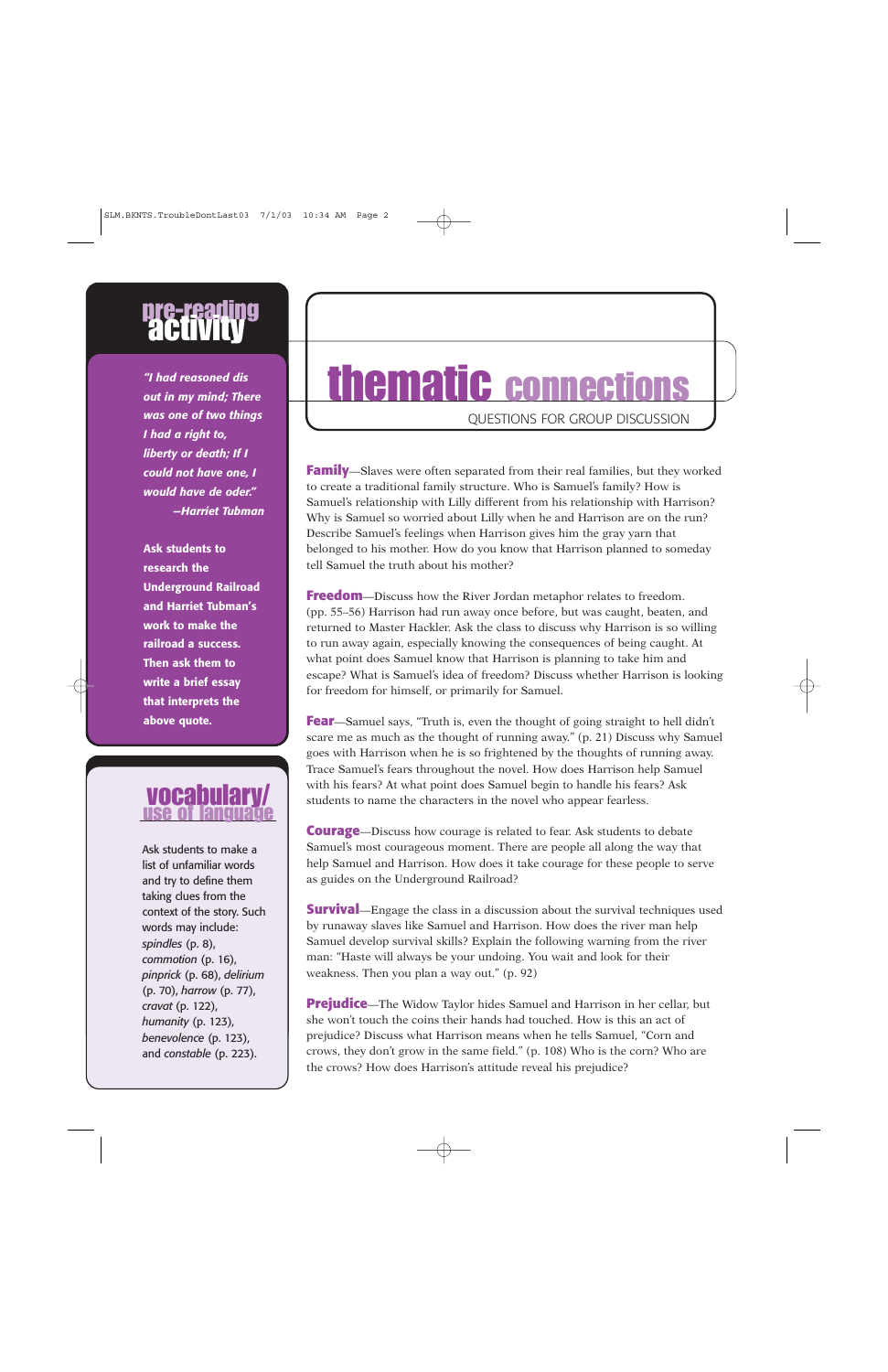## connecting to the curriculum

**Language Arts**—Shelley Pearsall uses similes to create certain images. For example, "He walked ahead, snapping branches like bones under his feet." (p. 87) Ask students to find other similes in the novel. As an exercise, encourage them to replace Pearsall's similes with their own.

Reverend Pry is writing a brief story about Samuel to tell to his congregation. He begins, "Our forty-fifth visitor was a boy named Samuel, eleven years of age." (p. 122) Have students write out the beginning of Reverend Pry's speech and then continue the story up to the point where Samuel and Harrison reach Canada. They should write the way they think Reverend Pry would have, keeping in mind the congregation audience. Encourage them to add illustrations and read their stories aloud.

**Social Studies**—Among the people involved in the fight to end slavery were Frederick Douglass, John Brown, Harriet Beecher Stowe, Angelina and Sarah Grimke, William Lloyd Garrison, and Lucretia Mott. Ask each student to research the work of one of these activitists, and write a speech that he/she might have given.

The issues of slavery became the central focus of American politics in the 19th century. Ask students to research the major political issues regarding slavery such as the Black Codes, Emancipation Proclamation, Fugitive Slave Acts, Compromise of 1850, and the 13th Amendment. Have them construct a timeline that reveals the growing concerns about slavery during this time. Which politician is credited with ending slavery? How did issues of slavery continue into the 20th century?

**Math**—Samuel wonders how far he and Harrison have to go to get to freedom. Ask students to study the map of their journey. (p. 231) Then have them use a United States atlas and calculate the miles by today's road system that Samuel and Harrison travel to reach freedom.

**Science**—Harrison becomes sick on the trip to Canada. At one point, he looks for an ax to put under the straw mattress to keep the chills away. (p. 111) Later, Belle mixes brandy and egg for Harrison's fever and Samuel remembers Lilly remedy of boiling fence-grass and water. Ask students to investigate superstitions and health remedies, such as herbal remedies and folk cures. Make an illustrated booklet that explains these superstitions.

**Drama**—*Big River* is a musical play based on the friendship between Huckleberry Finn and the slave Jim. Play the soundtrack of *Big River* in class, and ask students to locate the lyrics to the songs "Muddy Water" and "The Crossin" at www.stlyrics.com/b/bigriver.htm. Suppose *Trouble Don't Last* is being staged. Where in the production would Samuel and Harrison sing these two songs?

**Music**—Ask students to use books in the library or sites on the Internet to locate the popular Negro spiritual "Swing Low, Sweet Chariot." Have them perform the song for another class, and explain how the song directly refers to the Underground Railroad. Students may enjoy reading the lyrics of other Negro spirituals, which can be found at xroads.Virginia.edu/~HYPER/TWH/Higg.html.

**Visual Arts**—A common toy in the 19th century was clay marbles. Slave children often made their own marbles by rolling the clay and applying colored designs. Samuel had a set of clay marbles until Miz Catherine took them from him. Make a set of six clay marbles that Samuel might have made after he reached Canada. Apply designs that represent freedom.

Have students create chapter illustrations using visual elements and symbols from the novel.